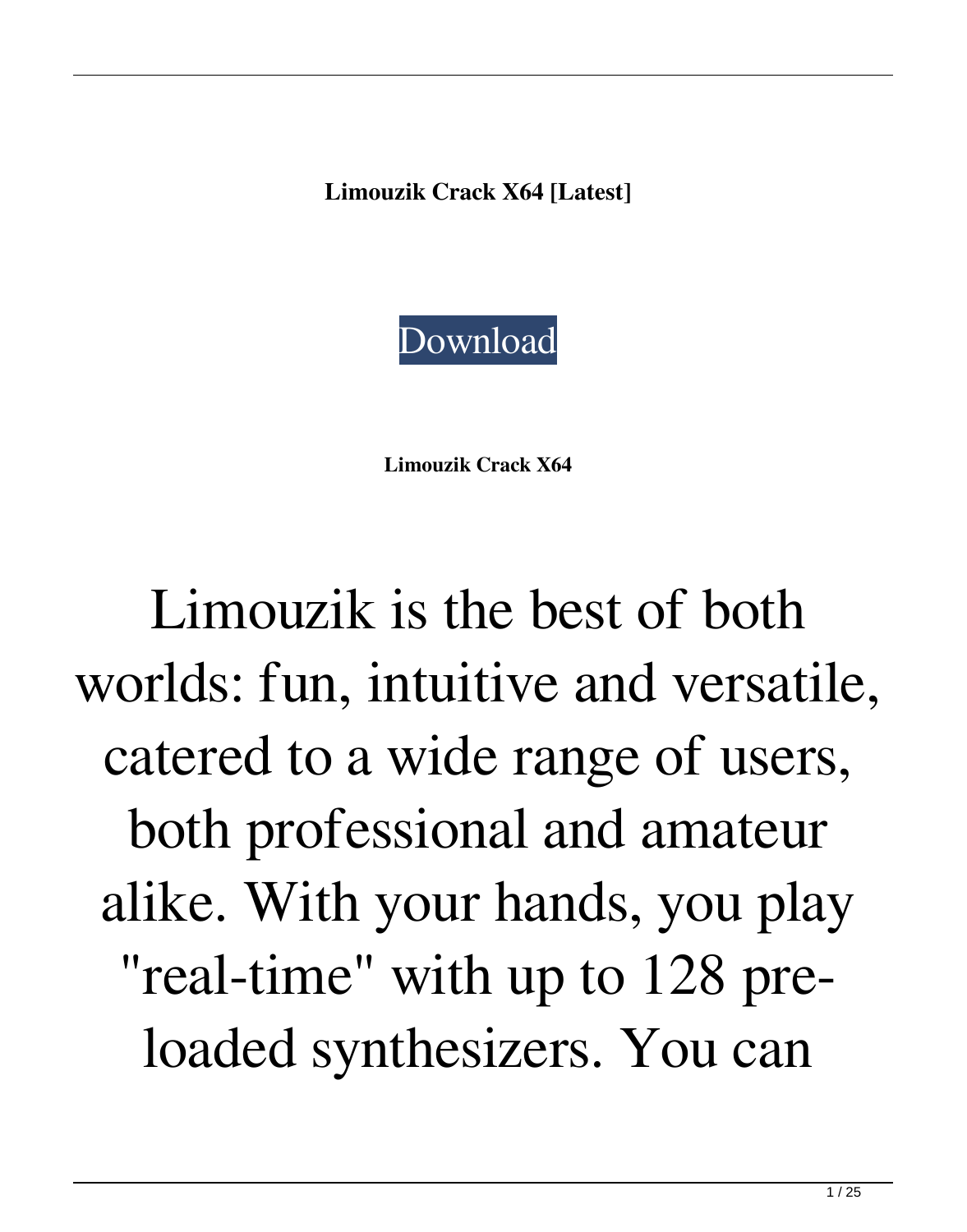compose or record your own MIDI tracks with your computer's sound card, or import music in AIFF, OGG or MP3 format. The software is very easy to use and learn - you simply plug-in or connect to your computer and press play. You can even teach yourself to play! Limouzik is a direct competitor to such famous instruments as the TEKTON or Oberheim 8-voice controllers. But it gives you the flexibility of a full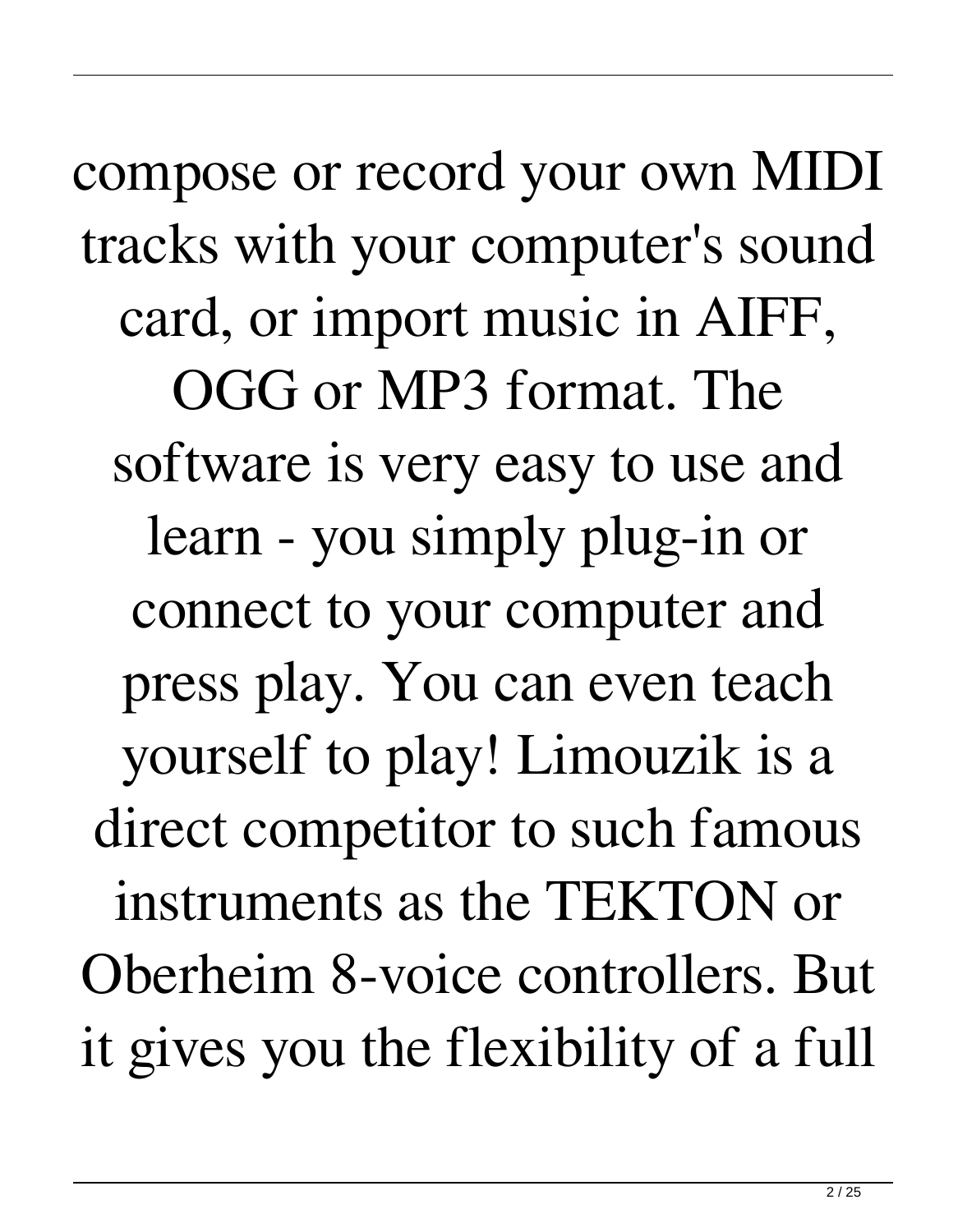set of instruments to choose from. You can use Limouzik's traditional MIDI interfaces for playing MIDI tracks, or connect your MIDI keyboard to its USB interface and play with your computer. Limouzik was designed from the beginning to allow a wide range of users to customize their music production and performance. Limouzik can be used to compose and play any type of music. User interface: in 5 languages •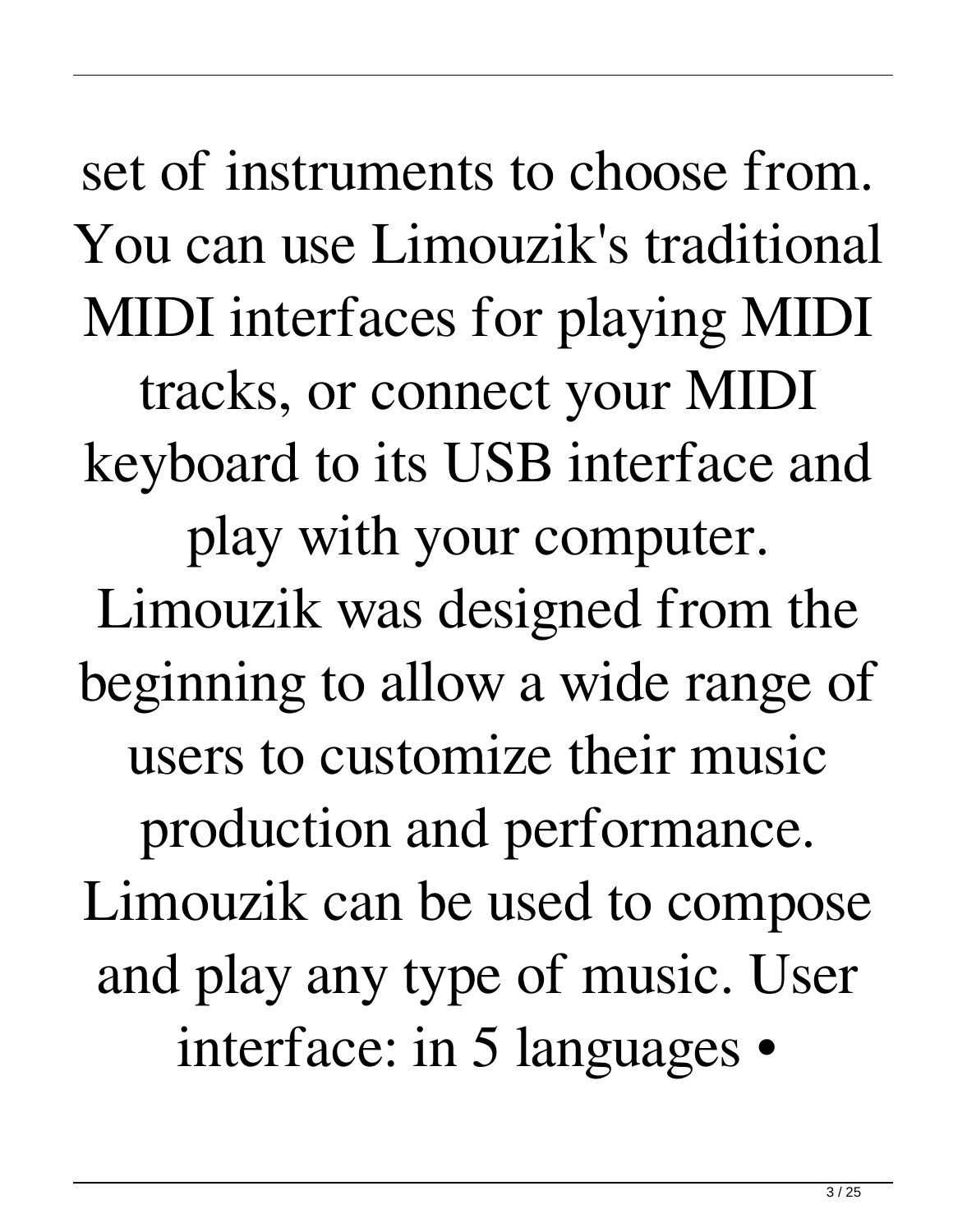Keyboard Expert - view keyboard shortcuts on the bottom of the screen. • Pitches Expert - view the 12 chromatic scale. • Settings configure time signature, micro tuning, pitch shift, polyphony, polyphony depth, volume control, and synchronization, etc... • Performance Expert - view MIDI meta data for each instrument, including scale and mode, octave, rhythm, tempo, key, and MIDI channel. • Sound and System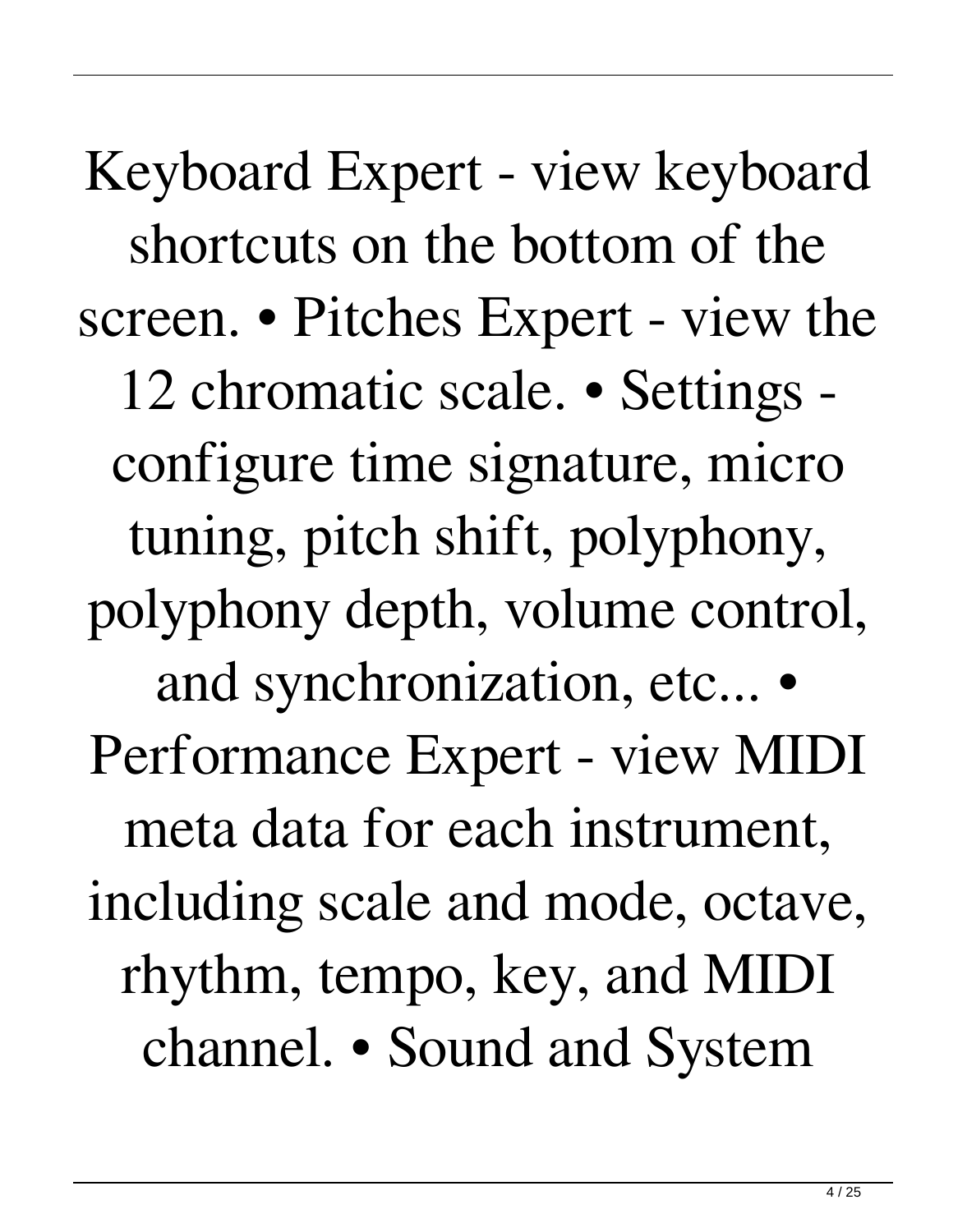Expert - view the OS interface, sound card, MIDI port, and current settings. • Effects Expert - view looping features, three effects (chorus, flanger, and reverb), and a sound/FX selector. • Menu - view and edit the menu for "Limouzik" and its submenus. • Load/Save browse song lists, load and save MP3, AIFF, OGG and MIDI music files. • Practice - view file browser, open keyboard or microtuner, or use the MIDI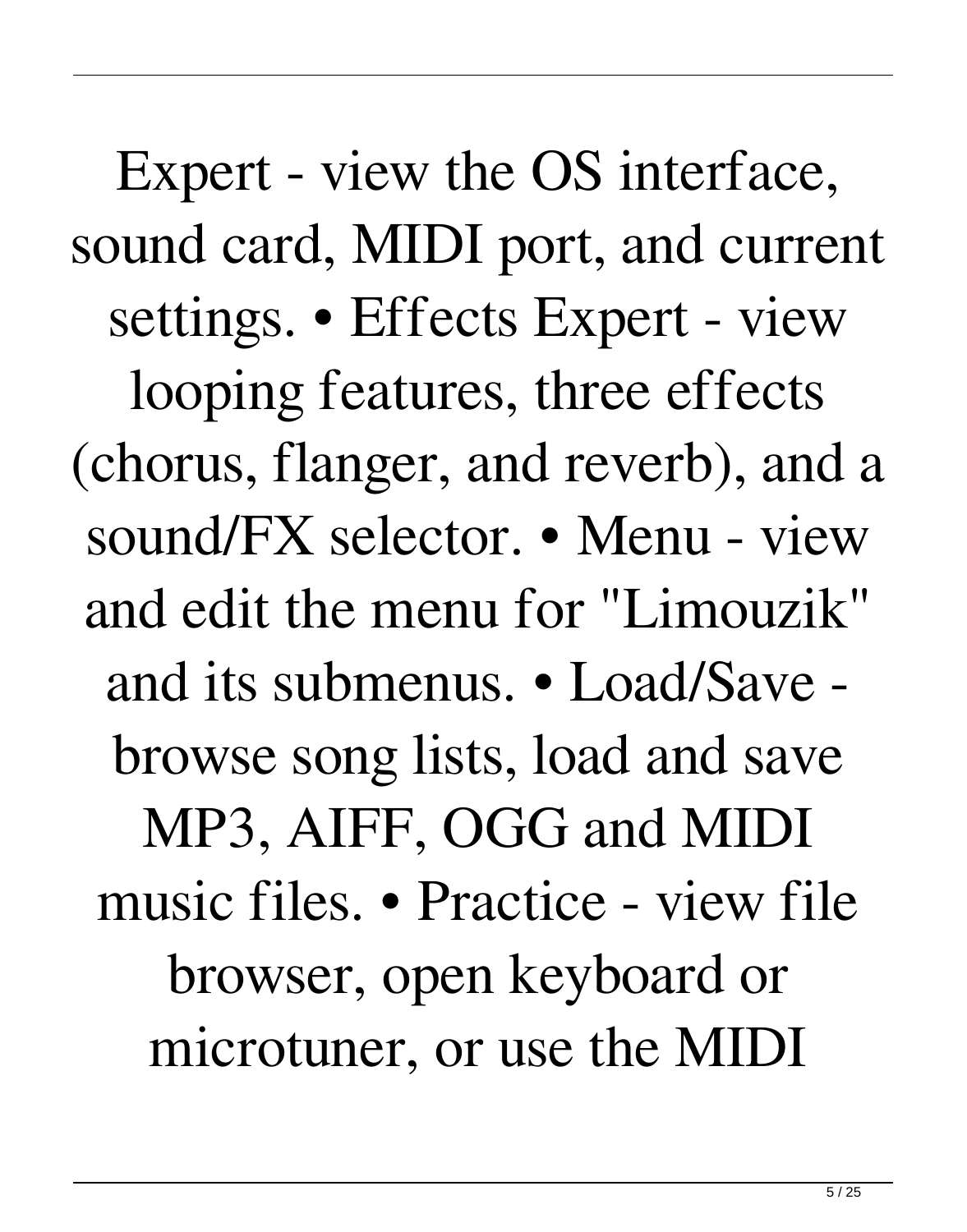sequencer. • Export - export song to MIDI format file, record to WAV or MP3, import WAV file from MIDI format file. Limouzik Tutorial: The software is simple

**Limouzik Crack+ With Key**

- Control of the midi : it is possible to make a MIDI-direct playing, that is to say without using a soft synth application. - The four central keys are for the adjustment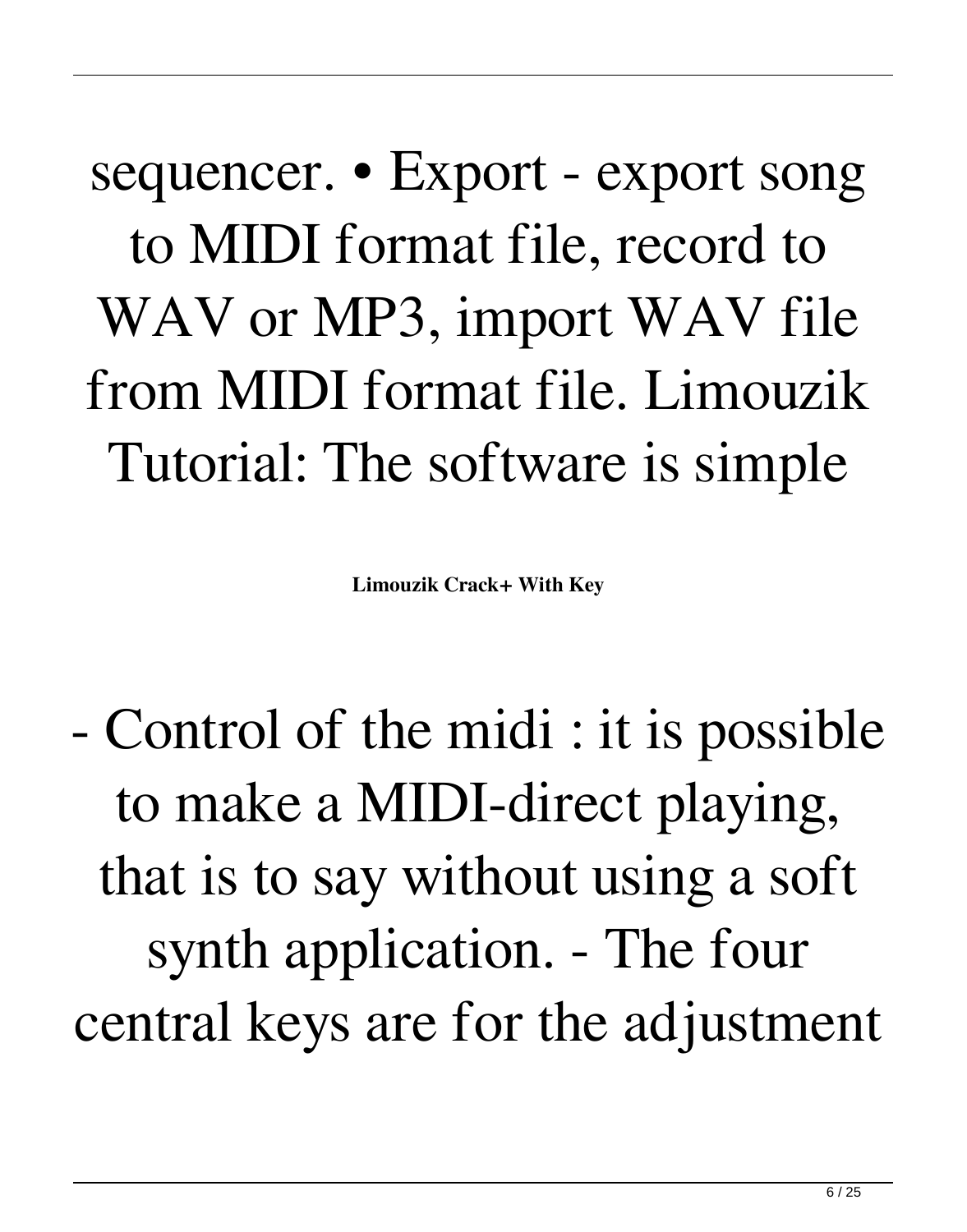of the synth volume. They can also be used to provide harmonics and other effect. - BETA: There are several effects : an additive or a subtractive synthesizer, tremolo, vibrato or rotating of keys. - the two right and left keys are for the remapping of the volume. - the shift keys are for a MIDI-direct playing, this means that you directly control the synth with the digital keyboard. - the option menu allows many configurations. You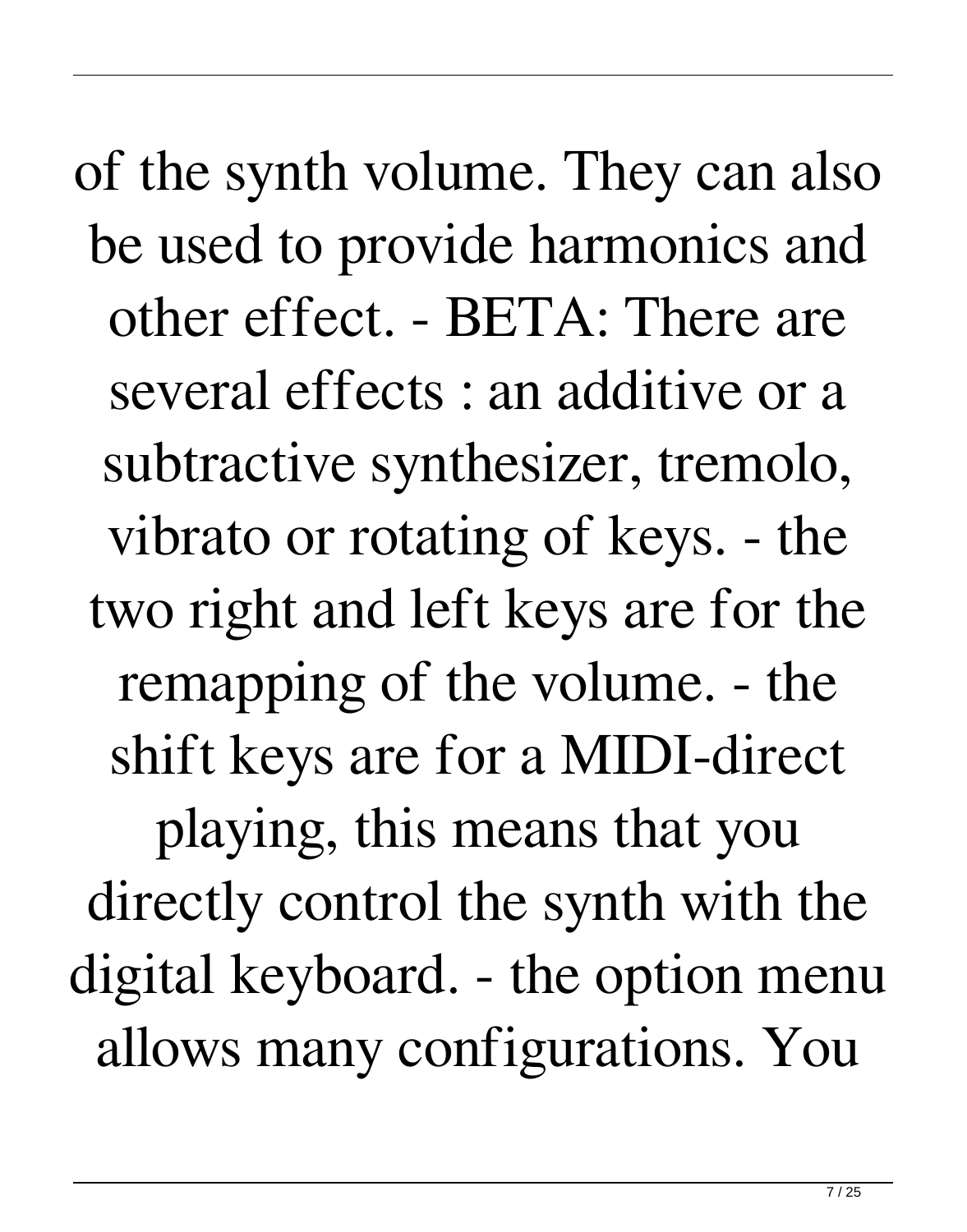can use the "unison" or the "duple" chords, you can disable the right, the left or the shift keys, you can use the central keys for the synth effects... You can add as many as you want the basic chords and you can use as many presets as you want. - another example of performances using a real keyboard is provided in the "tablée d'amateur" application. Example: playing a song in a guitar style, for example a ballad like for example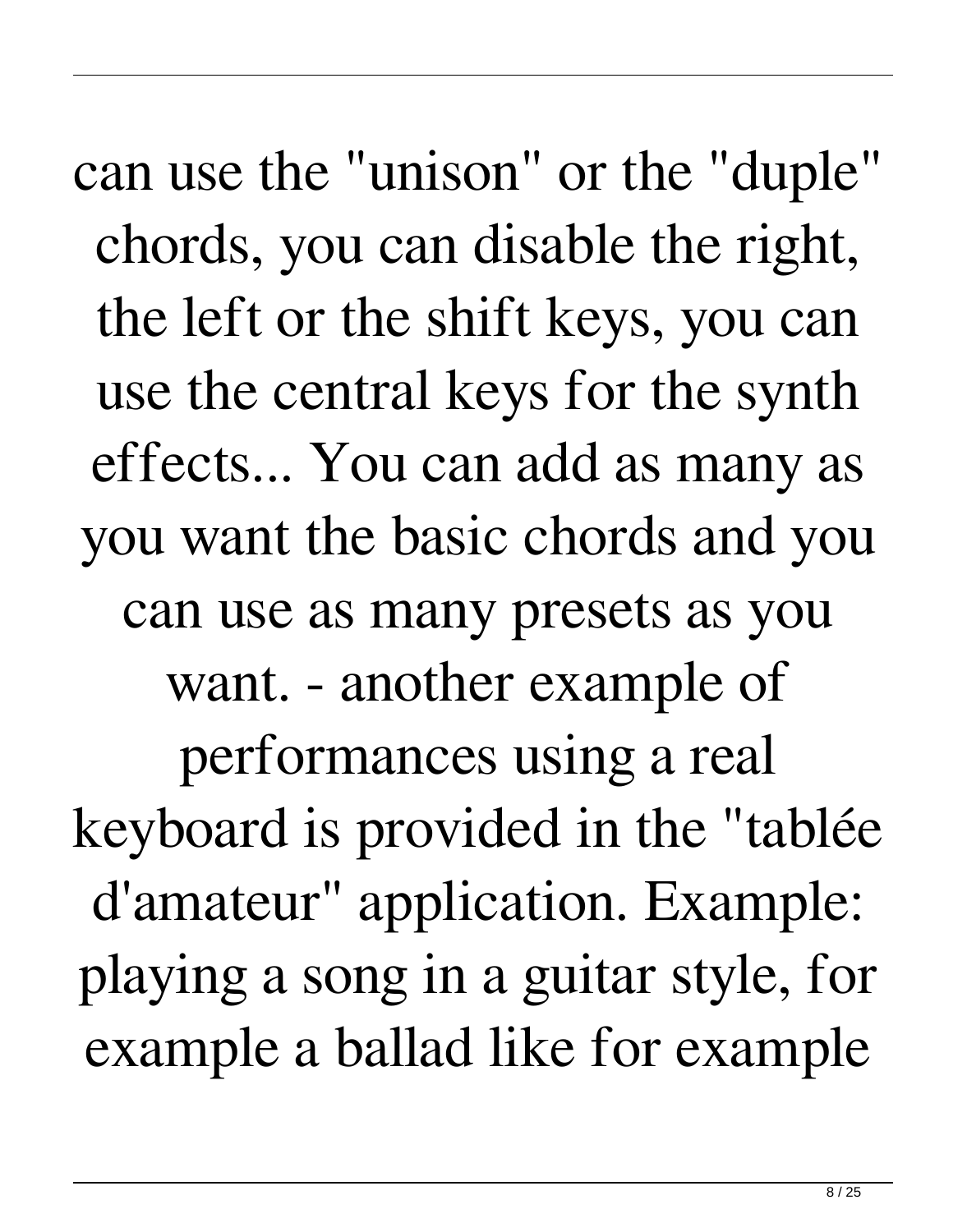A Day By The Sea. Instructions: - The application has a graphical interface. But you do not have to move the mouse to play the instrument. - First, choose a song and an instrument. The polyphonic piano provides 76 keys (from the top to the bottom : C0, C1, C2... C67) and 23 keys (from the top to the bottom : B0, B1, B2... B23) for the chords and the bass. A keyboard with 105 keys is included in the price of this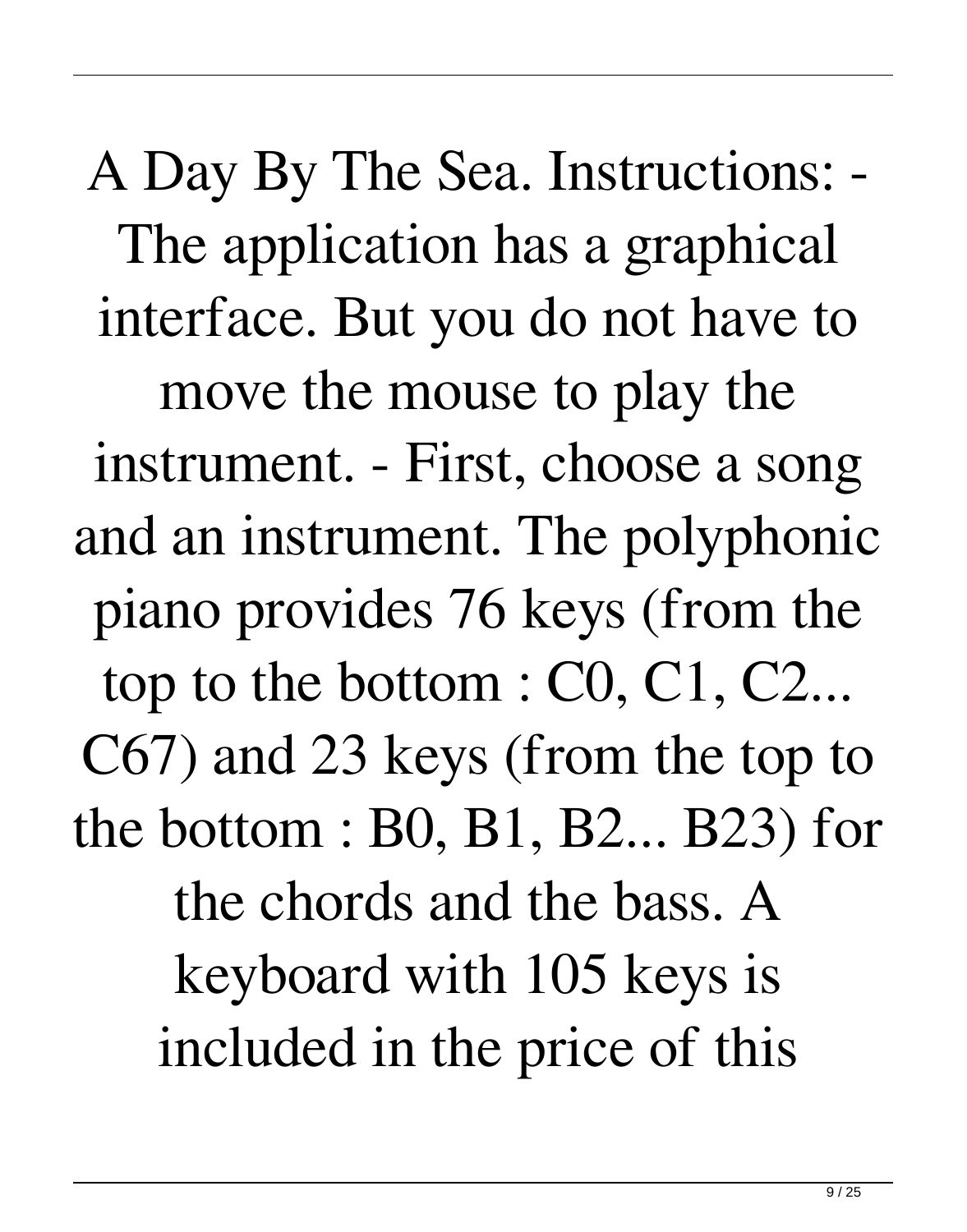version. - Enter your favourite chord or bass, and you will see the midi sequence. You can play it on the keyboard using the MIDI control or directly on the digital keyboard. - If you play, the midi notes are represented on the graphs. - You can click on the midi notes to generate notes on the synth. - To choose a key, you can use the mouse or the buttons on the keyboard. - The graph of the midi note shows the relative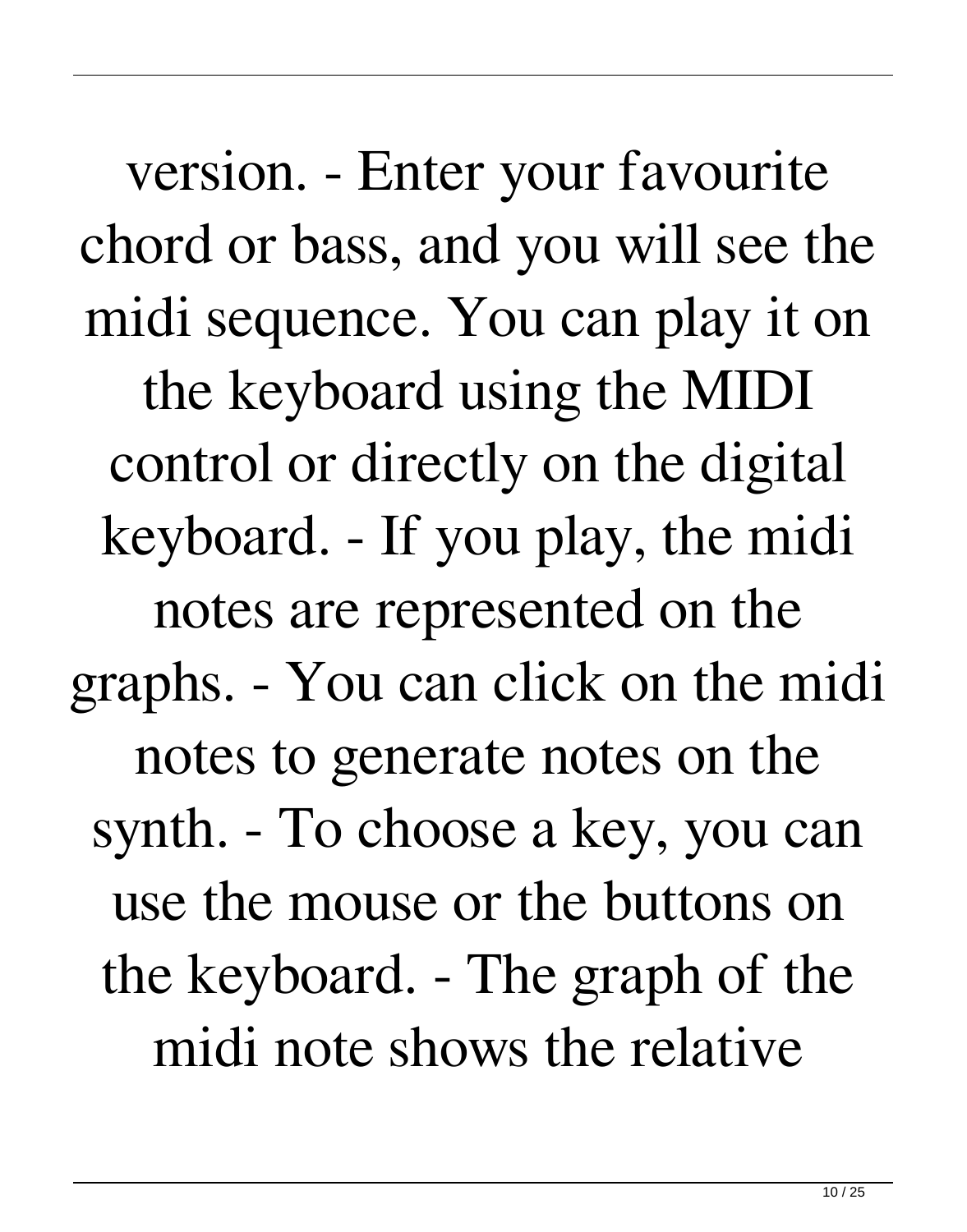strength of the bass or the chord. - It is also possible to record the midi sequence and save it on the PC. - The Midi sequences are compatible with soft synth applications, so you can then control them with the soft synth. 81e310abbf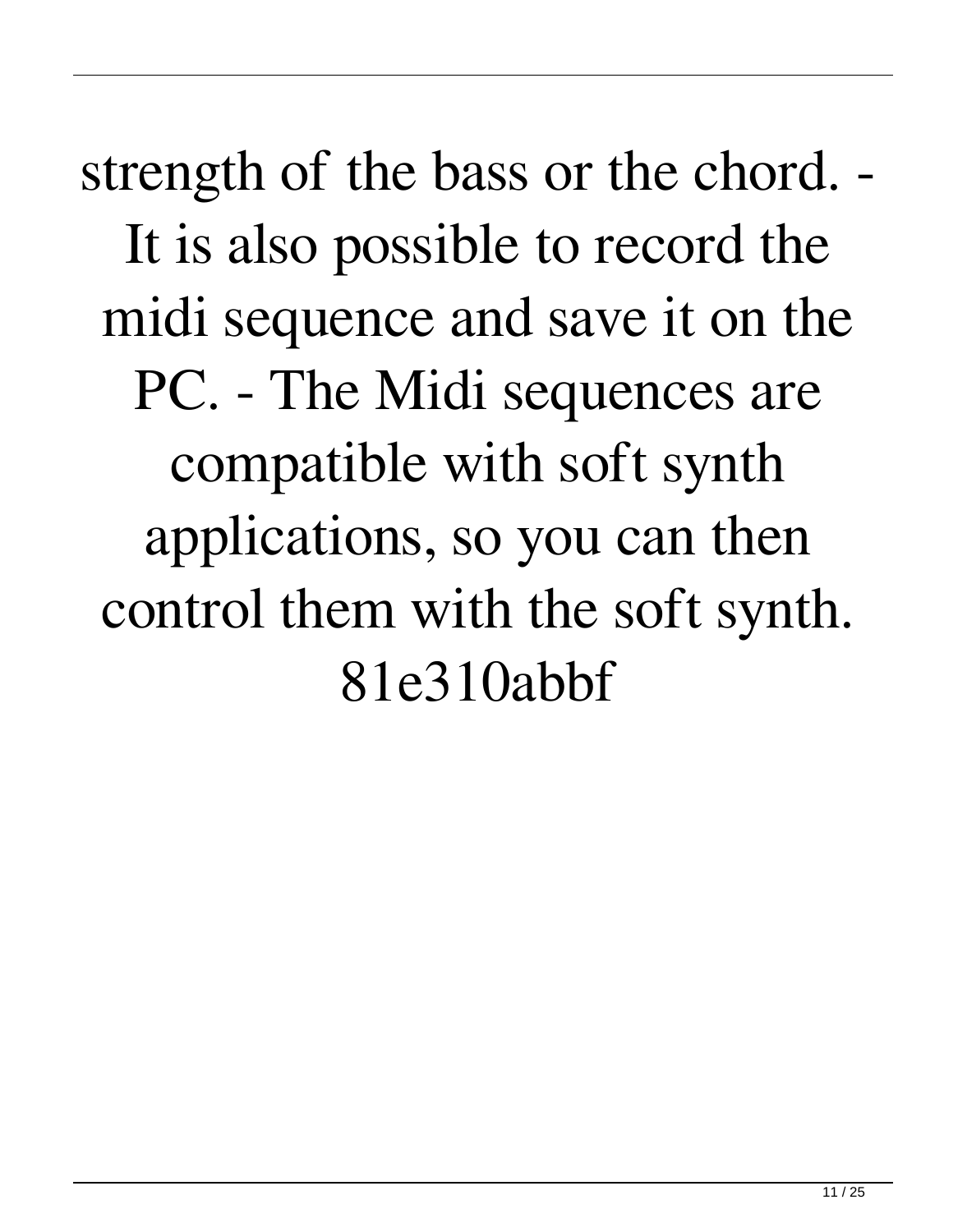## Limouzik is a MIDI polyphonic instrument for PC. It is a portable and real instrument. The instrument provides real expression (bright, dark, warm, ghost and so on), but you can always play with the effect of digital piano. By an arrangement of keys, you can create a variety of expressions for your own songs. The instrument provides MIDI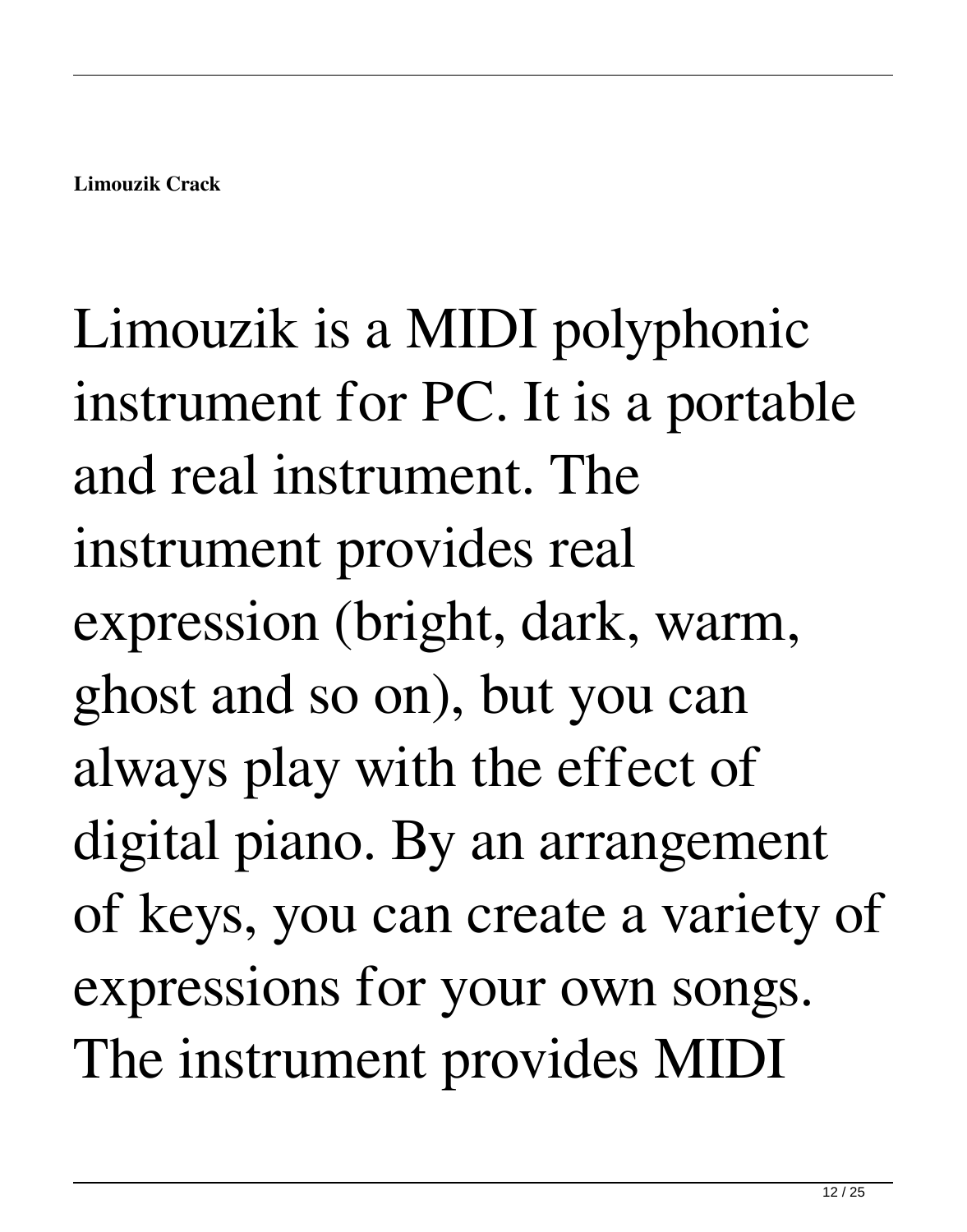output so it is compatible with many soft synthesizers, sequencers and so on. You can improvise live, or play along with vocalists. You can express your own creativity by creating accompaniments with your favorite songs. With Limouzik, you can create remarkable tracks for your home studio, and publish them as music scores. Limouzik records all your musical performance, including keystrokes, volume, midi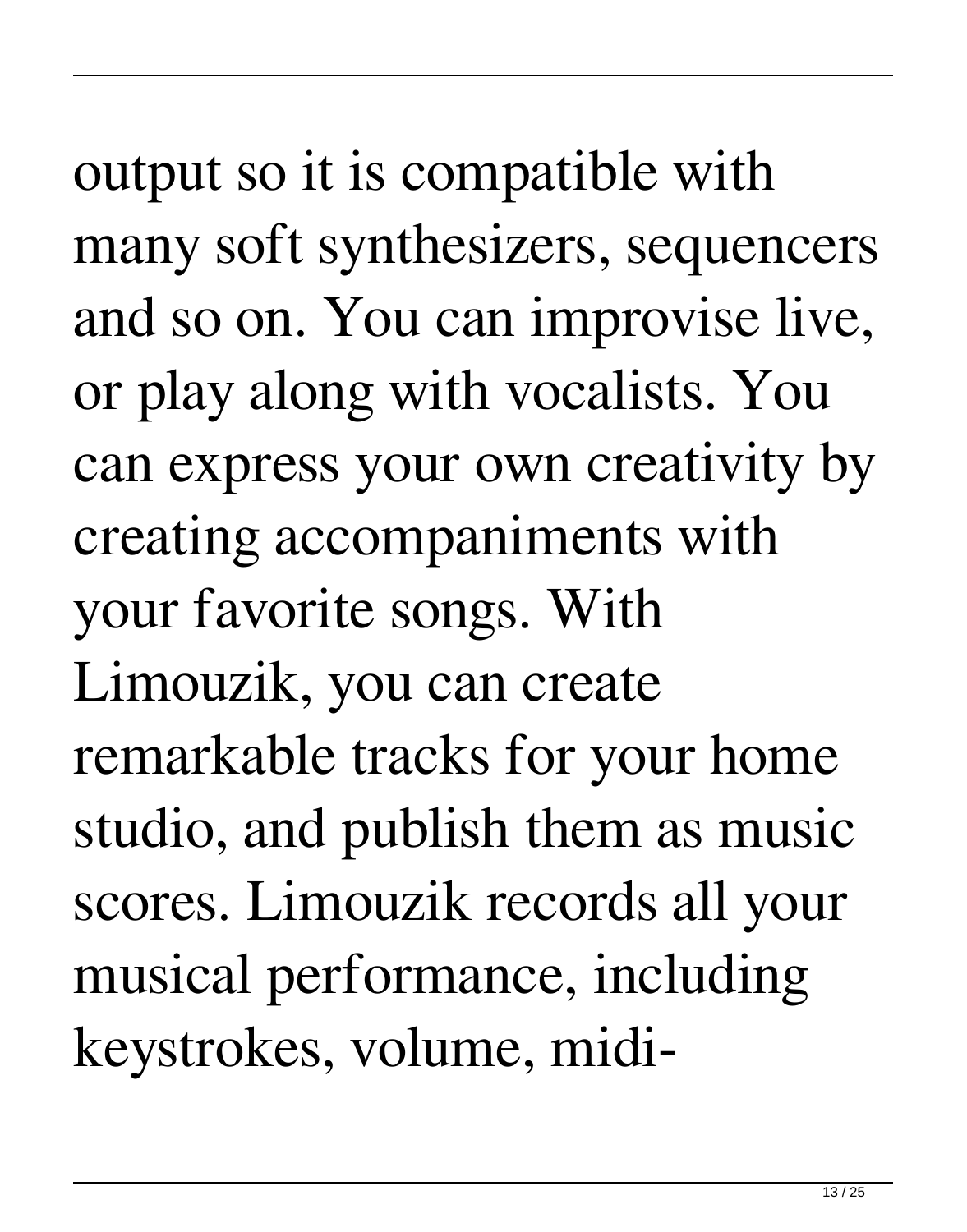information, effects, and any other information and sends them to the MIDI file. You can record your musical performance and publish it as music scores. In case of music accompaniment, you can enjoy simultaneous music and the midi keyboard information. You can export your musical performances as MIDI, WAV, MP3, WMA, and AIFF file formats, at any time. You can publish your music scores or midi files by mail. You can play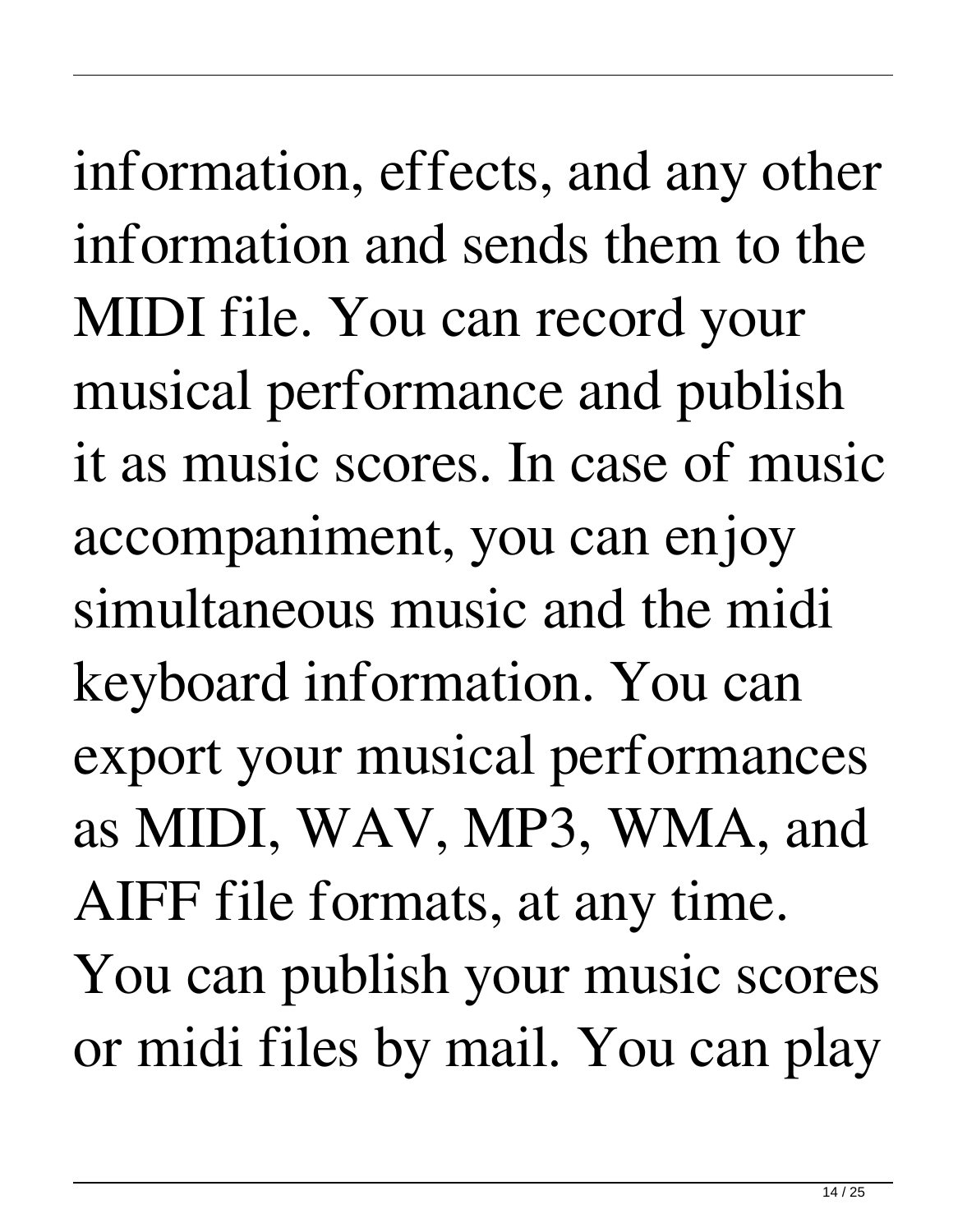them on other musical instruments in the same way. You can export your midi file to Soundfont, and enjoy the sound of several instrument by Soundfont. Features: ■ Limouzik is a portable and real instrument, so you can always play and enjoy your music anywhere with the touch of your own fingers.  $[$ ] Real expression (bright, dark, warm, ghost and so on) and software effects  $[$  MIDI output to soft synthesizers and sequencers  $[$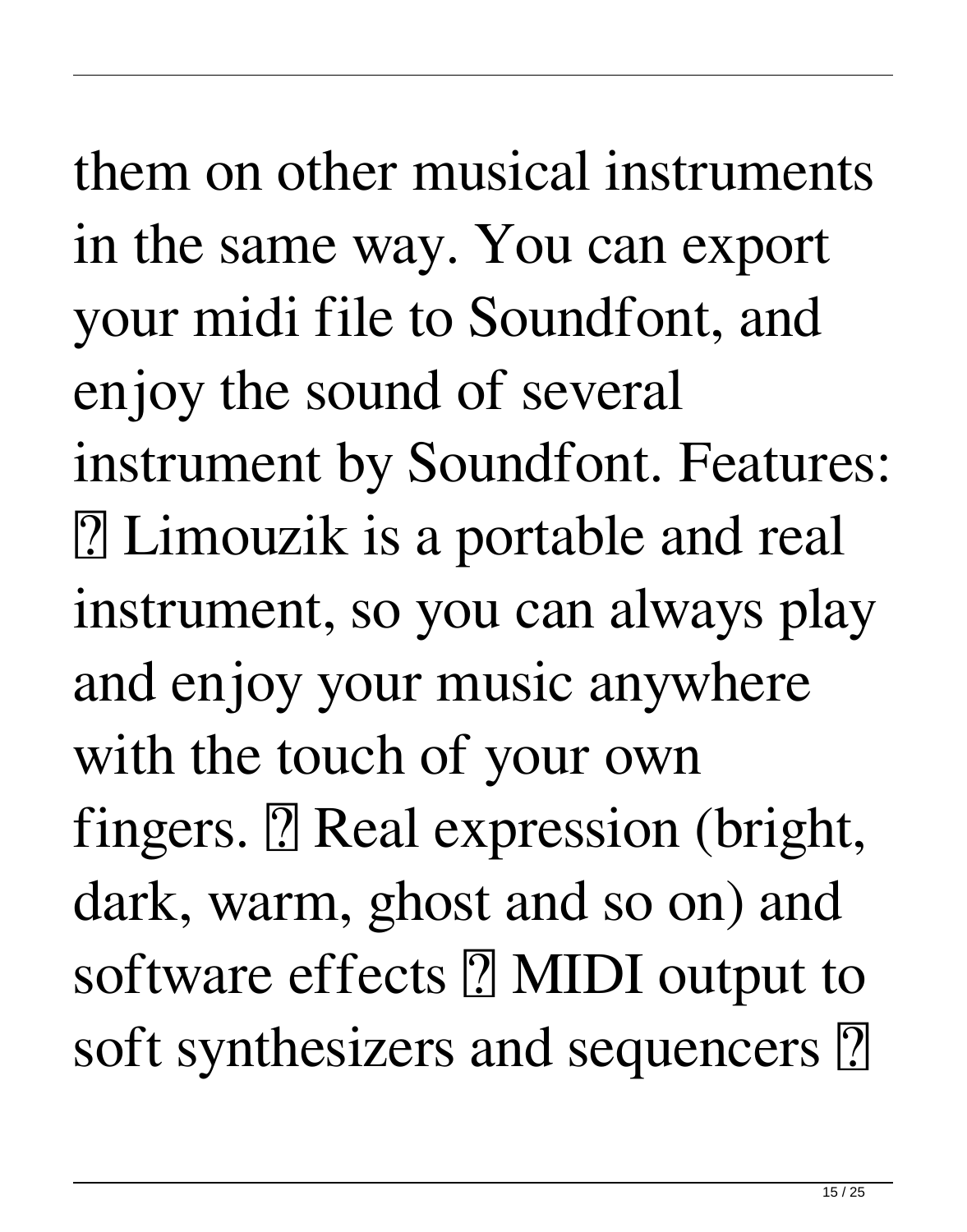128 instruments are available  $\vert$ ? You can make your own rhythm with the touch of your fingers, and decide whether to play or not  $[$ ] It is the only instrument you can play live or accompaniment with other musical instruments, singers, etc. 2 The instrument can record all your performance, including keystrokes, volume, effects, etc ? MIDI is sent through USB port to MIDI input and output ports of other instruments ? You can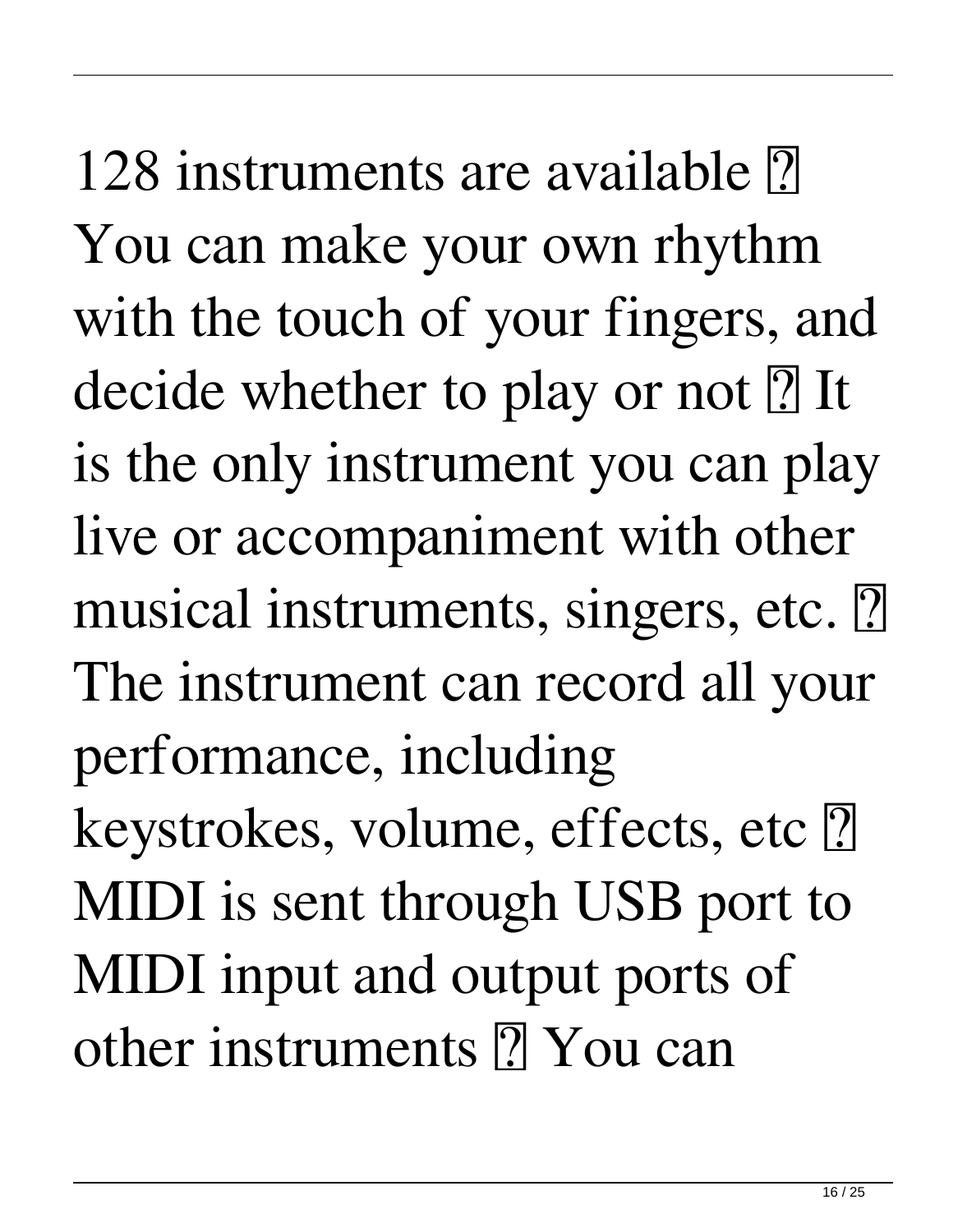publish your music scores or midi files, directly, by mail  $[$ ] It can record your musical performance and publish it as music scores **?** MIDI settings can be adjusted <sup>[2]</sup> You can make a selection

**What's New in the?**

Portable midi real-time software for Windows PC. Turn your PC into a musical instrument: midi polyphonic keyboard, with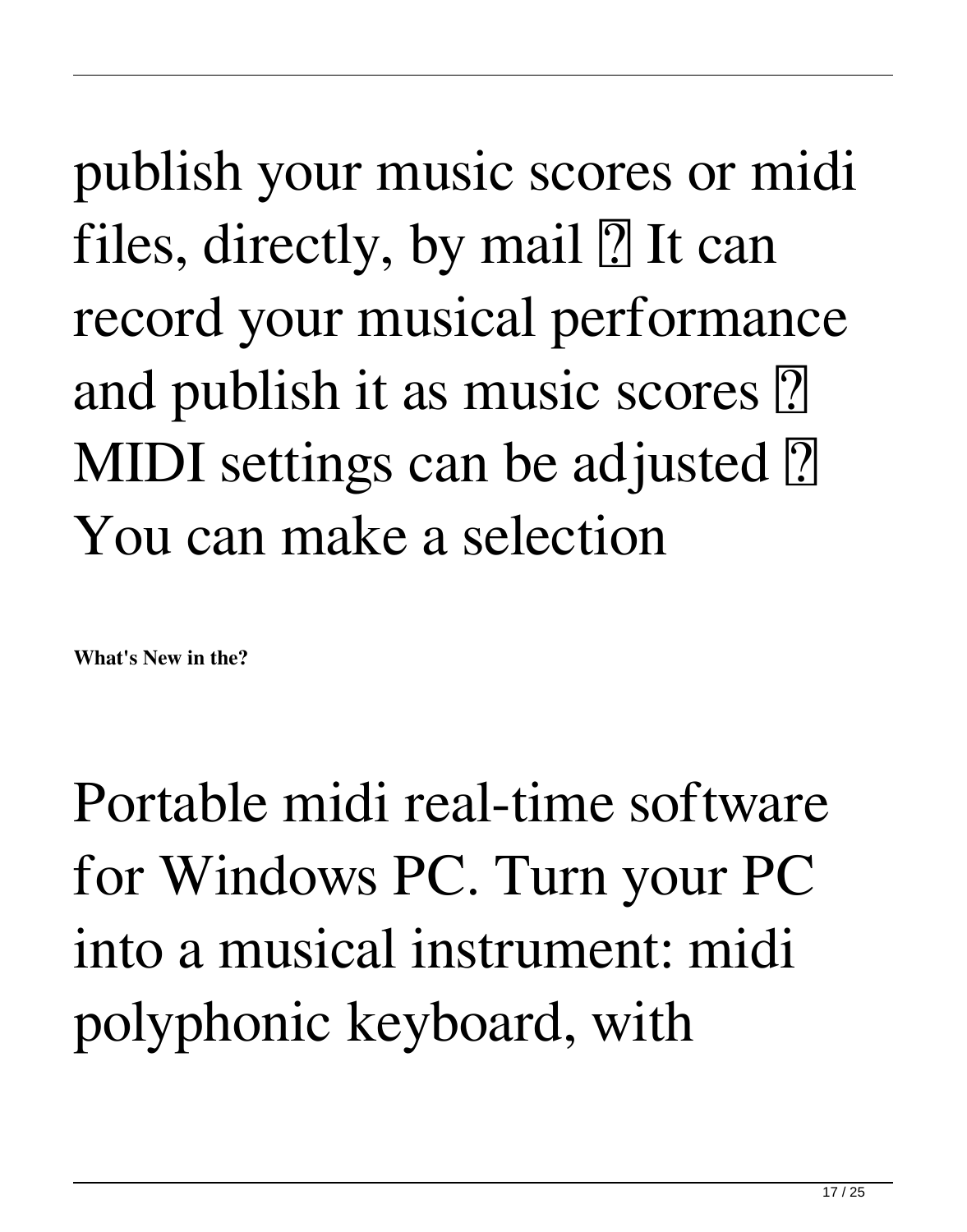Limouzik application. Realize fantastic improvisations. You play live like with a piano or a guitar directly on the PC keyboard making tempo or accompaniment vary at your will. With Limouzik, you really perform your favorite songs. Here are some key features of "Limouzik": <a>[?]</a> standard 105-key keyboard provides 76 musical keys and 23 adjustment keys;  $[$ ] 128 instruments; GM Bite box; [2] custom graphic interface;  $[$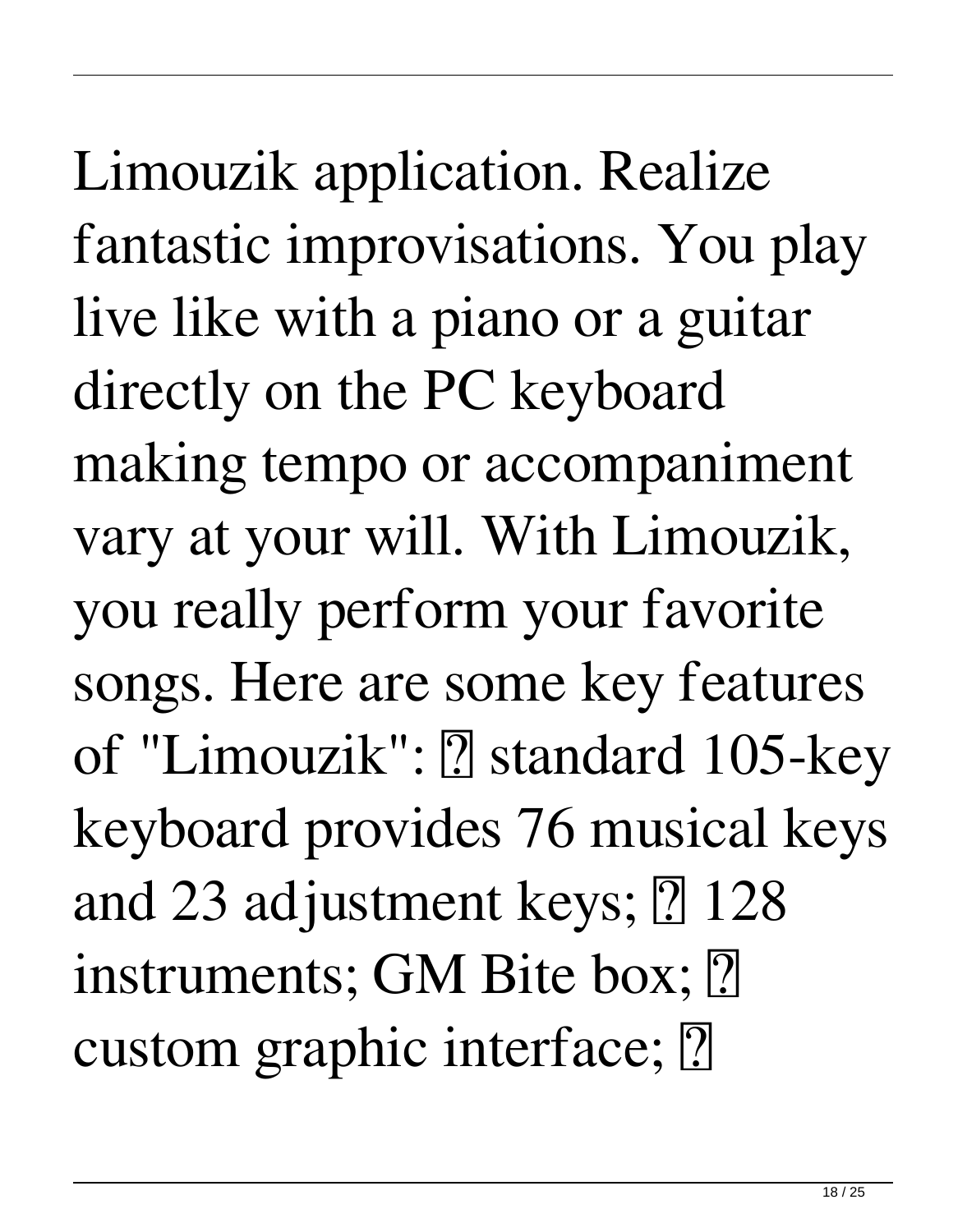recording, save, midi-file export for home studio utilization or scores publisher.  $[$ ? Compatible with soft synthesizer Reverse engineering audio for some pretty weird and obscure audio software, some of which is probably no longer on the market, or no longer available to the public. (Hey, I'm a) user, not a) designer. And I don't even own any of the Whoa. I have a feeling that more than a few of these were done as a last resort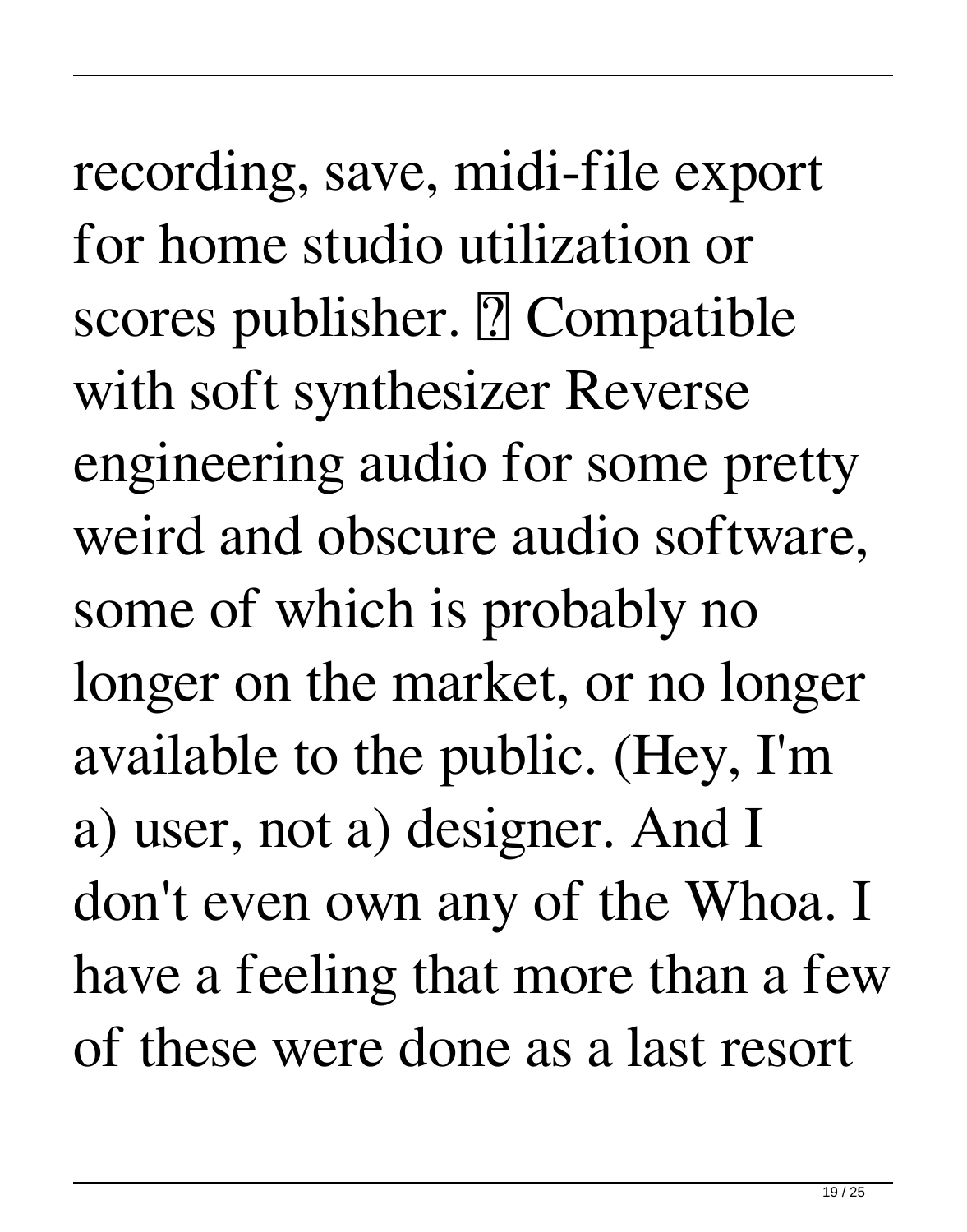when you'd tried just about everything else. All told, I think I've heard somewhere between 600 and 700 patches from Limouzik, some of which have Well, I just spent a few days working on my first reverse-engineered patch for Limouzik, and the whole process is pretty fun. If you know of any good docs that I can refer to, please let me know. Basically I started by It seems that Limouzik was programmed in C/C++, and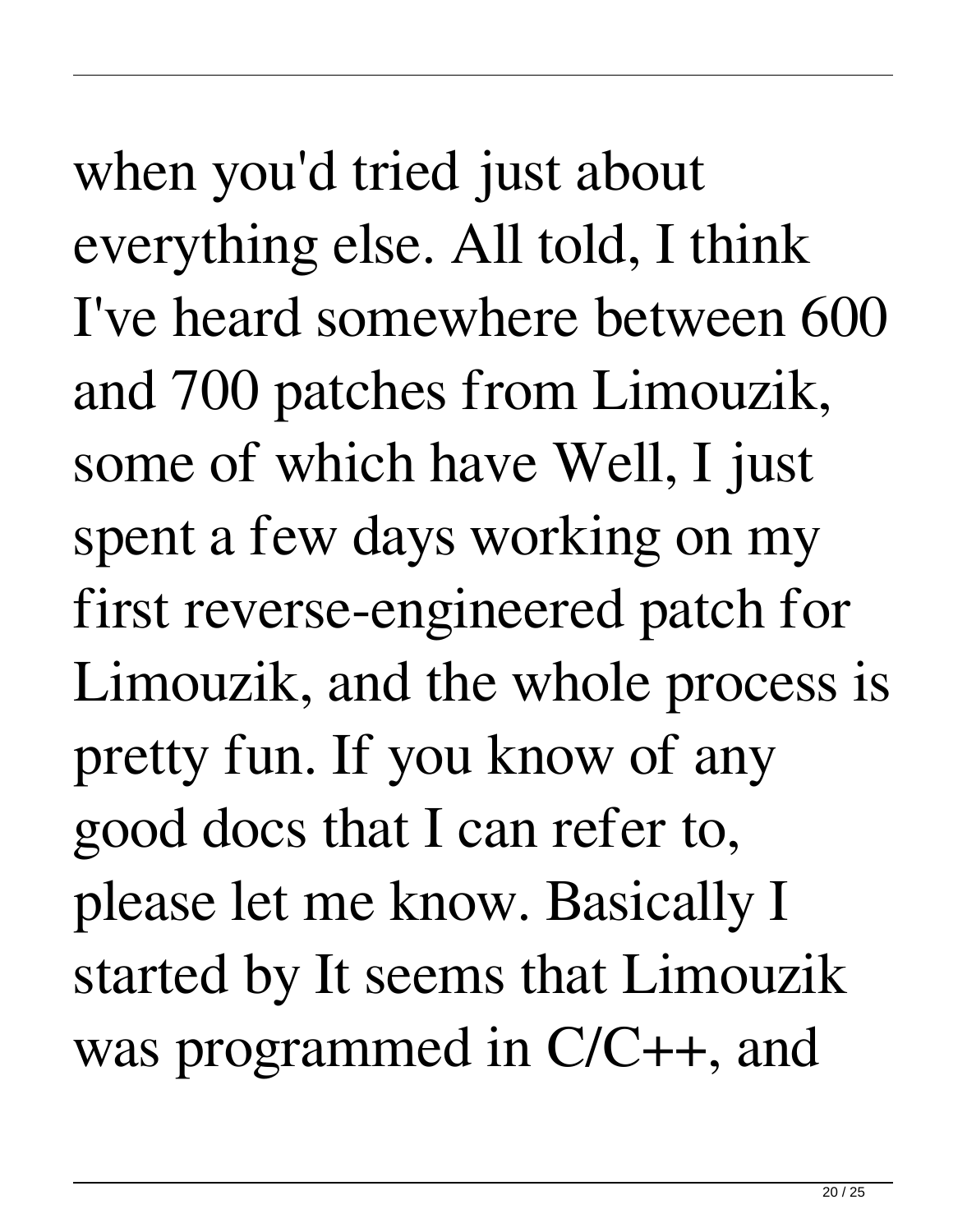ran on the older MS-DOS operating systems (such as MS-DOS 6.22 - see the reverseengineered appnote). So my first task was to extract the entire source of the program from the This could be made into an actual game, or it could be something similar to the SOUNDTRACK.EXE or DGM.EXE games, or even better, something like SiuiSi along the lines of SiuiSi Paradise. In any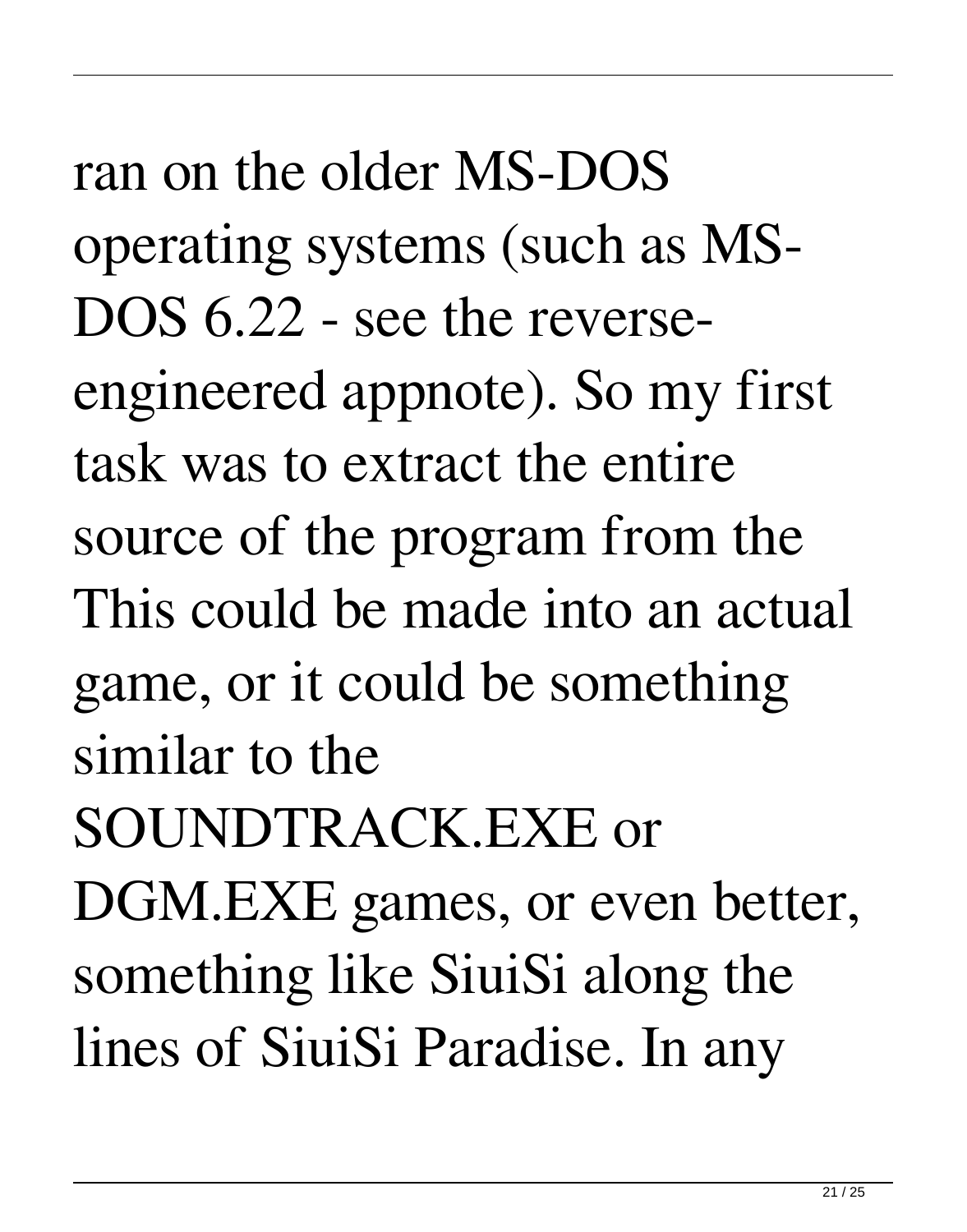case, I hope someone enjoys this and I look forward to hearing about your results with it. The music for this game was created with Limouzik. Feel free to download, use, or modify them. However, if you redistribute this music as your own work, please give us credit as "Limouzik and its authors" in the credits. What I need you to do is email the limouzik@limouzik.com address and request to become a beta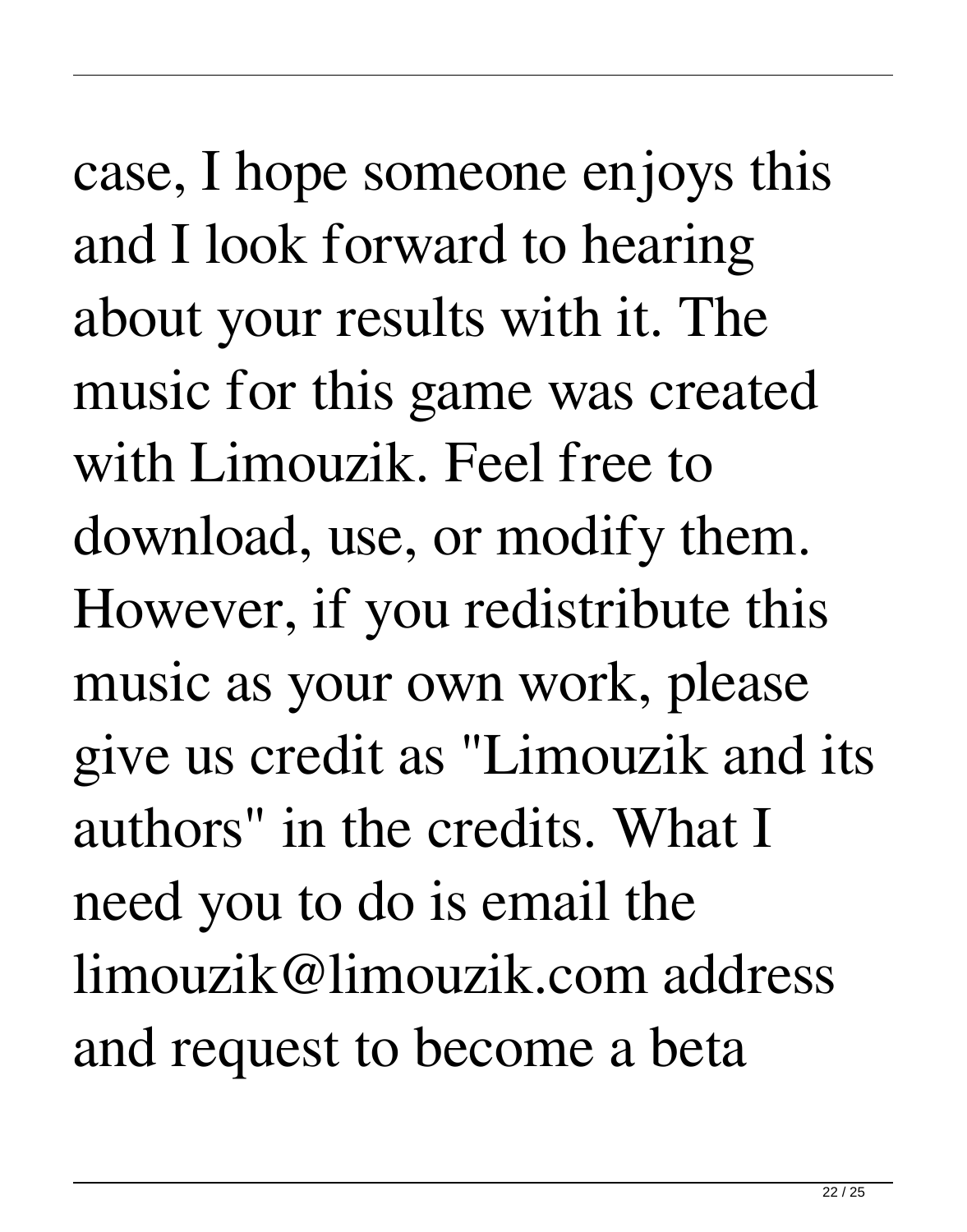tester. We would appreciate it! What I need you to do is email the limouzik@limouzik.com address and request to become a beta tester. We would appreciate it! Beta testers will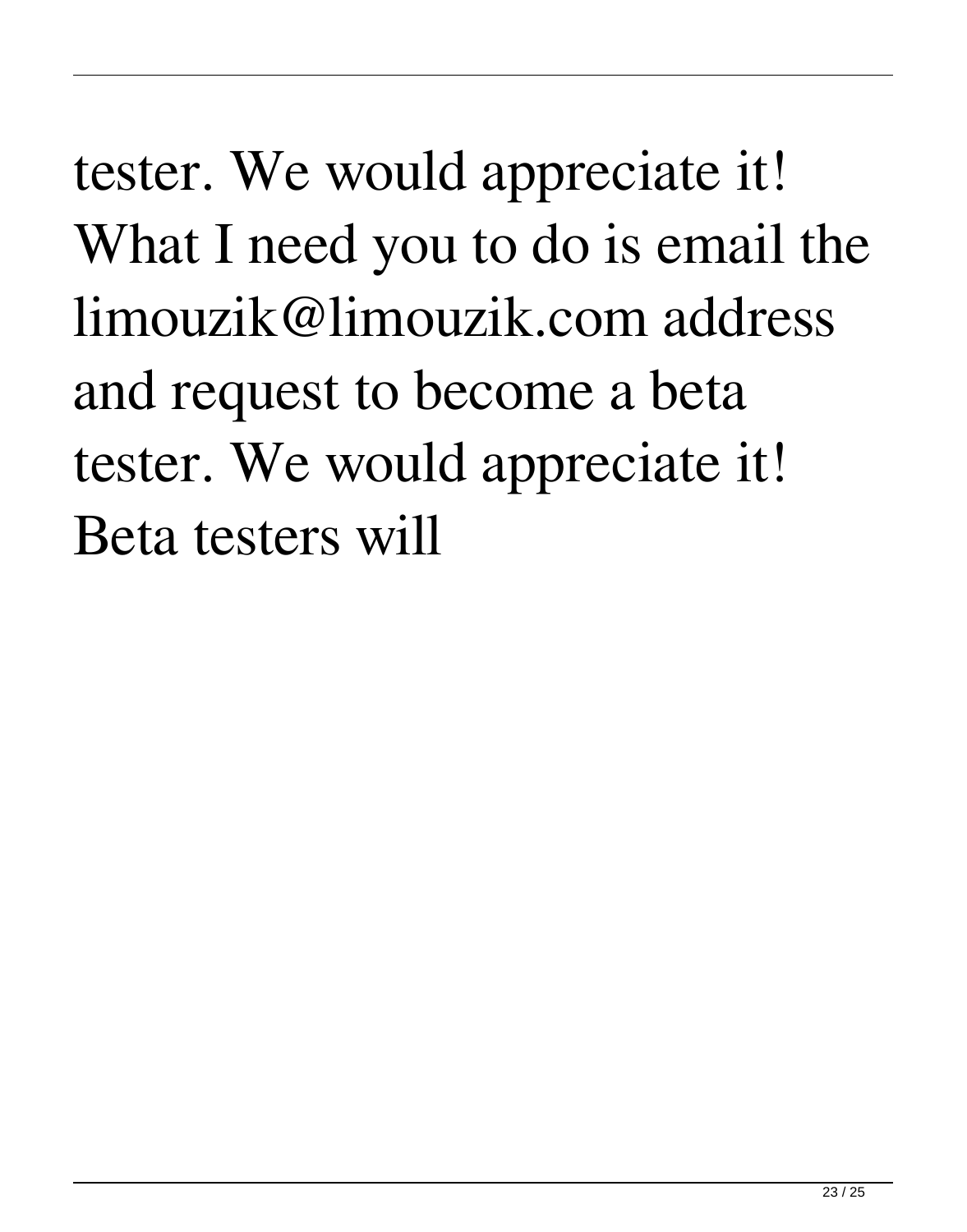General Notes: - The game will auto-save. - The game will autosave. - The game will auto-save. The gameplay of the game is no longer per category. Instead you will earn seven different skill point categories. These points are used to unlock new skills, purchase mods to upgrade skills, gain new stats, and to even unlock two new unique ways to play the game.